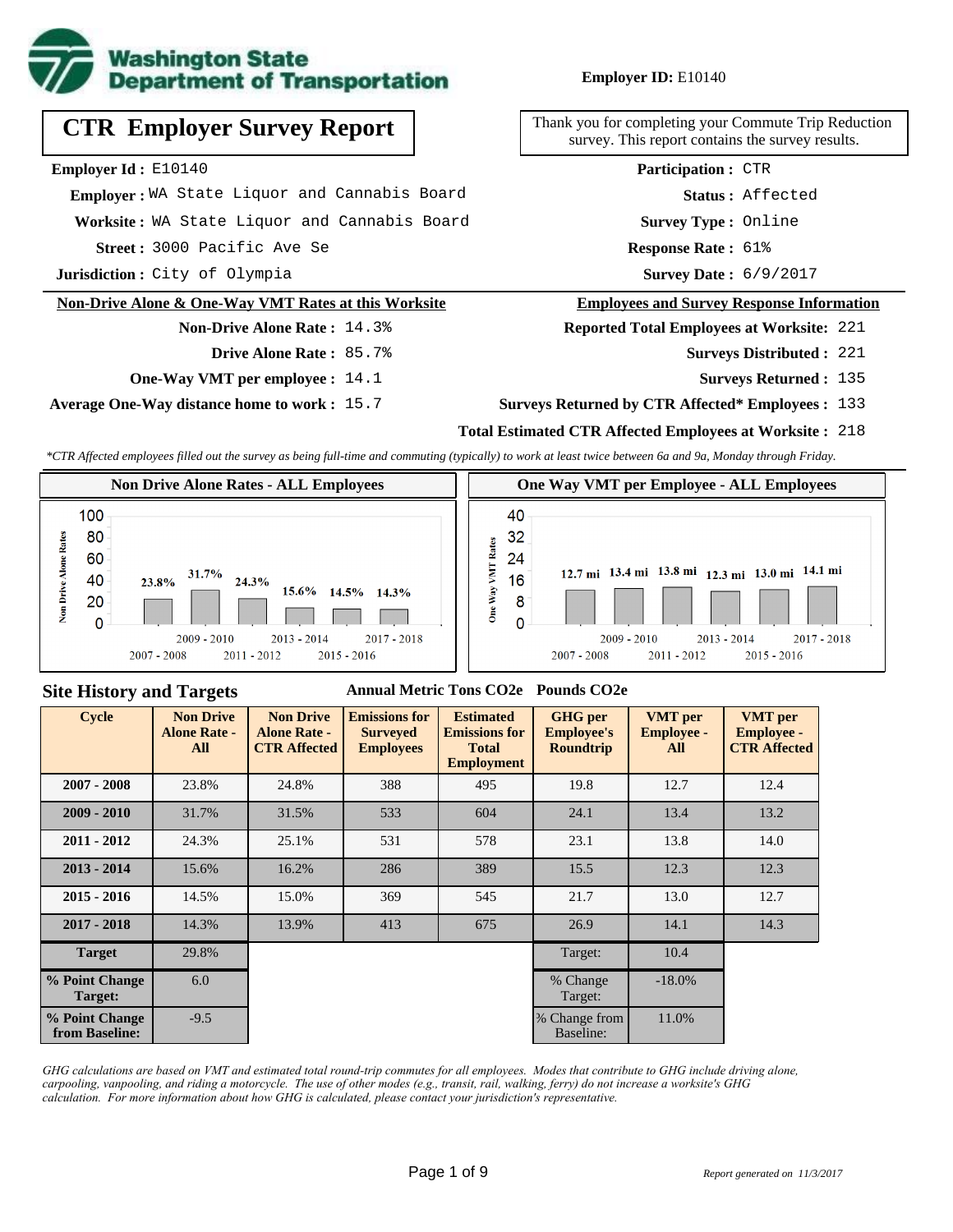# **Washington State<br>Department of Transportation**

# **Commute Trips By Mode - All Employees**

**Q.4: Last week, what type of transportation did you use each day to commute TO your usual work location? (Mode used for the longest distance.)**



*\* Motorcycle-1 is now included in Drive Alone and Motorcycle-2 is included in Carpool. Information about these trips is still available by request.*

**Other** 6 0.9% 0.0% 5 3.7% 0.0%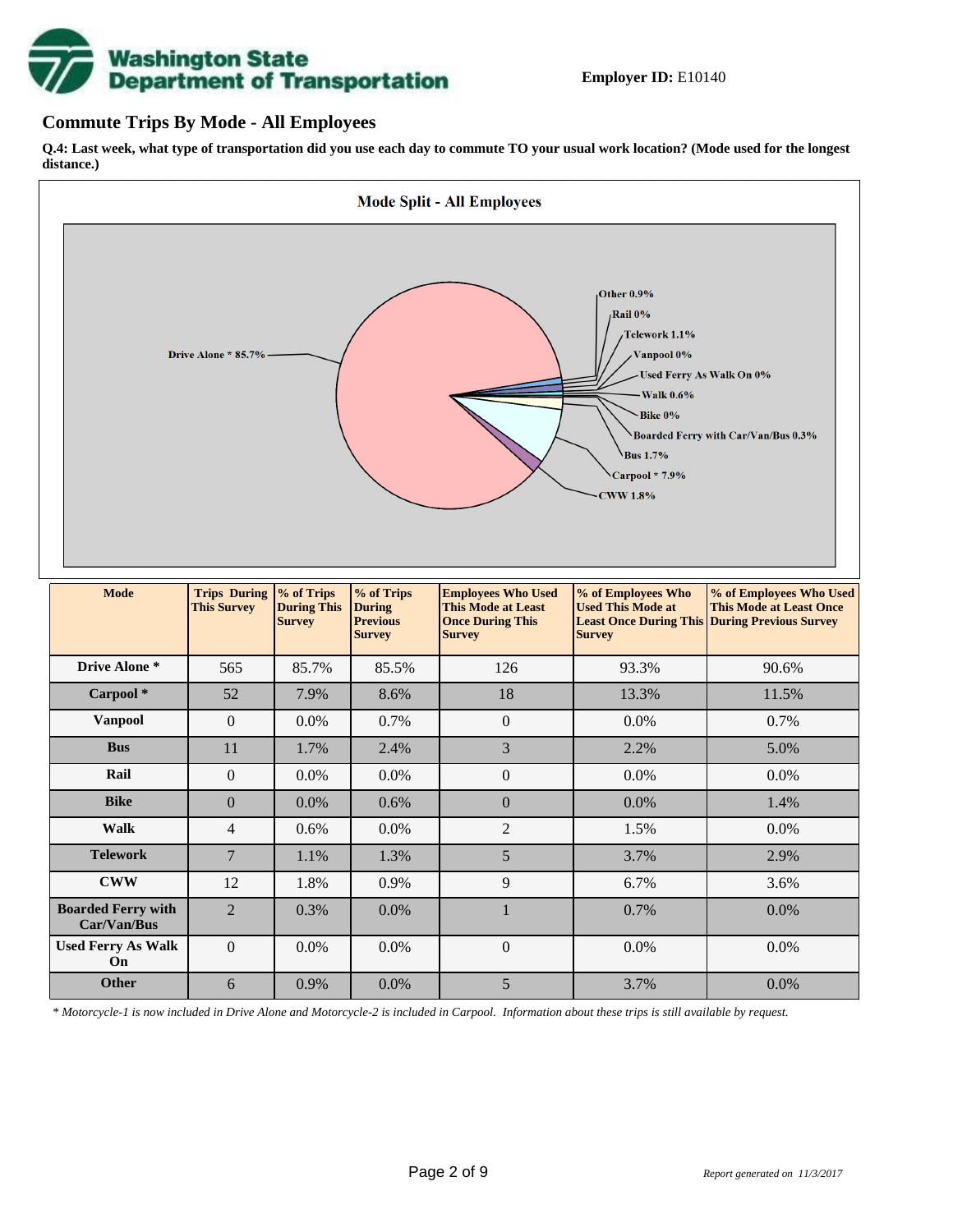

### **Commute Trips By Mode - Affected Employees**

**Q.4: Last week, what type of transportation did you use each day to commute TO your usual work location? (Mode used for the longest distance.)**



*\* Motorcycle-1 is now included in Drive Alone and Motorcycle-2 is included in Carpool. Information about these trips is still available by request.*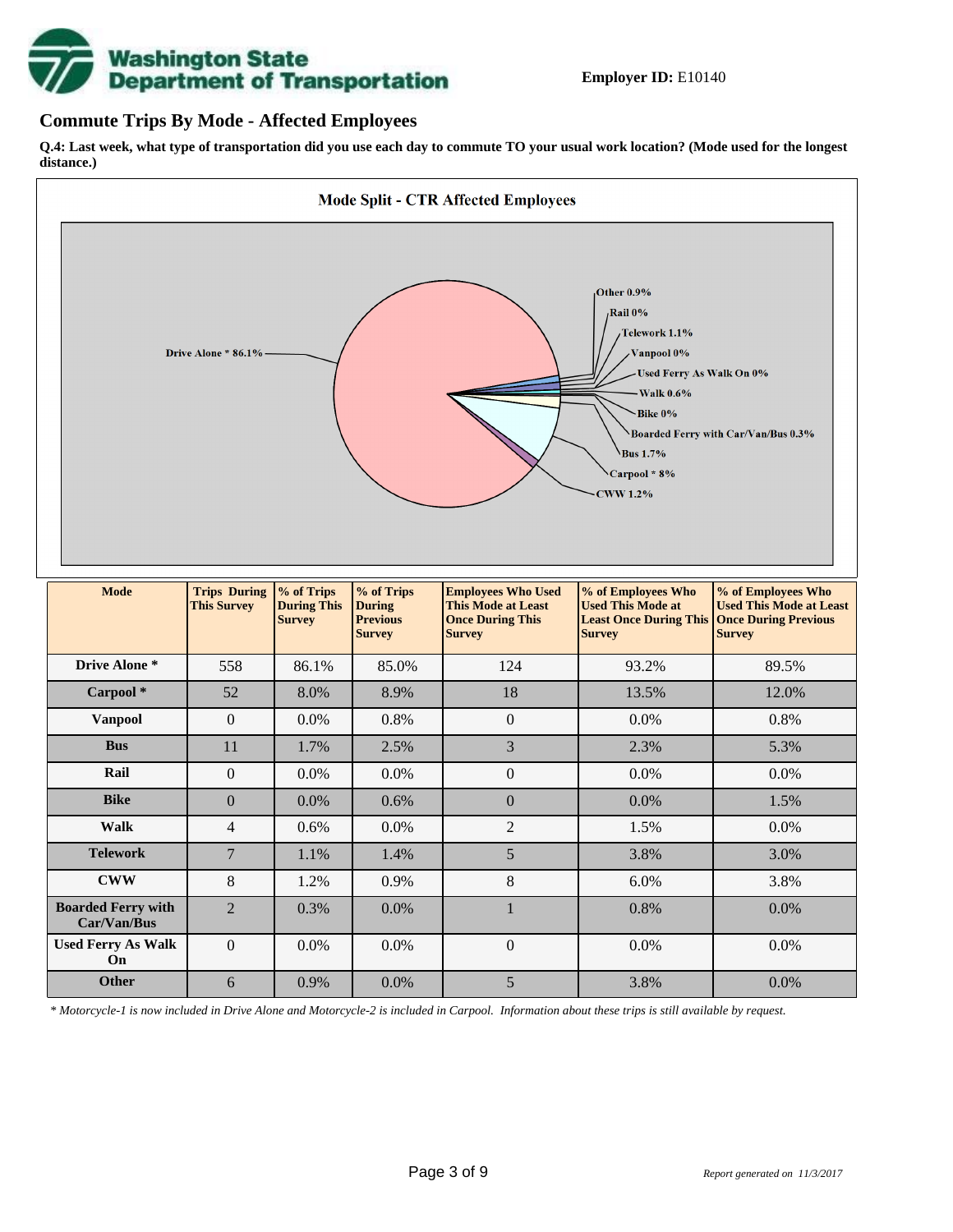

# **Alternative Modes - Number of Employees Who Used a Non-Drive Alone Mode:**

| <b>Non-Drive Alone</b><br><b>Number Of Days</b> | Exactly this $# of$<br><b>Employees</b> | <b>Exactly this % of</b><br><b>Employees</b> | At least # of<br><b>Employees</b> | At least % of<br>employees |
|-------------------------------------------------|-----------------------------------------|----------------------------------------------|-----------------------------------|----------------------------|
| 0 Day                                           | 98                                      | 73%                                          | 135                               | 100%                       |
| 1 Days                                          | 16                                      | 12%                                          | 37                                | 27%                        |
| 2 Days                                          | 7                                       | 5%                                           | 21                                | 16%                        |
| 3 Days                                          | $\overline{2}$                          | 1%                                           | 14                                | 10%                        |
| 4 Days                                          | 3                                       | 2%                                           | 12                                | 9%                         |
| 5 Days                                          | 8                                       | 6%                                           | $\mathbf{Q}$                      | 7%                         |
| <b>6 or More Days</b>                           |                                         | 1%                                           |                                   | 1%                         |

# **Count by Occupancy of Carpools and Vanpools**

**Q.4 If you used a carpool or vanpool as part of your commute, how many people (age 16 or older) are usually in the vehicle?**

| <b>Ridesharing Occupancy</b> | <b>Mode</b> | <b>Response Count</b> |
|------------------------------|-------------|-----------------------|
| $2*$                         | Carpool     | 51                    |
| 3                            | Carpool     | $\overline{0}$        |
| 4                            | Carpool     | $\boldsymbol{0}$      |
| 5                            | Carpool     | $\mathbf{1}$          |
| >5                           | Carpool     | $\overline{0}$        |
| $<$ 5                        | Vanpool     | $\overline{0}$        |
| 5                            | Vanpool     | $\overline{0}$        |
| 6                            | Vanpool     | $\boldsymbol{0}$      |
| 7                            | Vanpool     | $\boldsymbol{0}$      |
| 8                            | Vanpool     | $\overline{0}$        |
| 9                            | Vanpool     | $\overline{0}$        |
| 10                           | Vanpool     | $\overline{0}$        |
| 11                           | Vanpool     | $\boldsymbol{0}$      |
| 12                           | Vanpool     | $\boldsymbol{0}$      |
| 13                           | Vanpool     | $\boldsymbol{0}$      |
| 14                           | Vanpool     | $\overline{0}$        |
| >14                          | Vanpool     | $\boldsymbol{0}$      |

\* Motorcycle-2 counted with Carpool-2 for this table.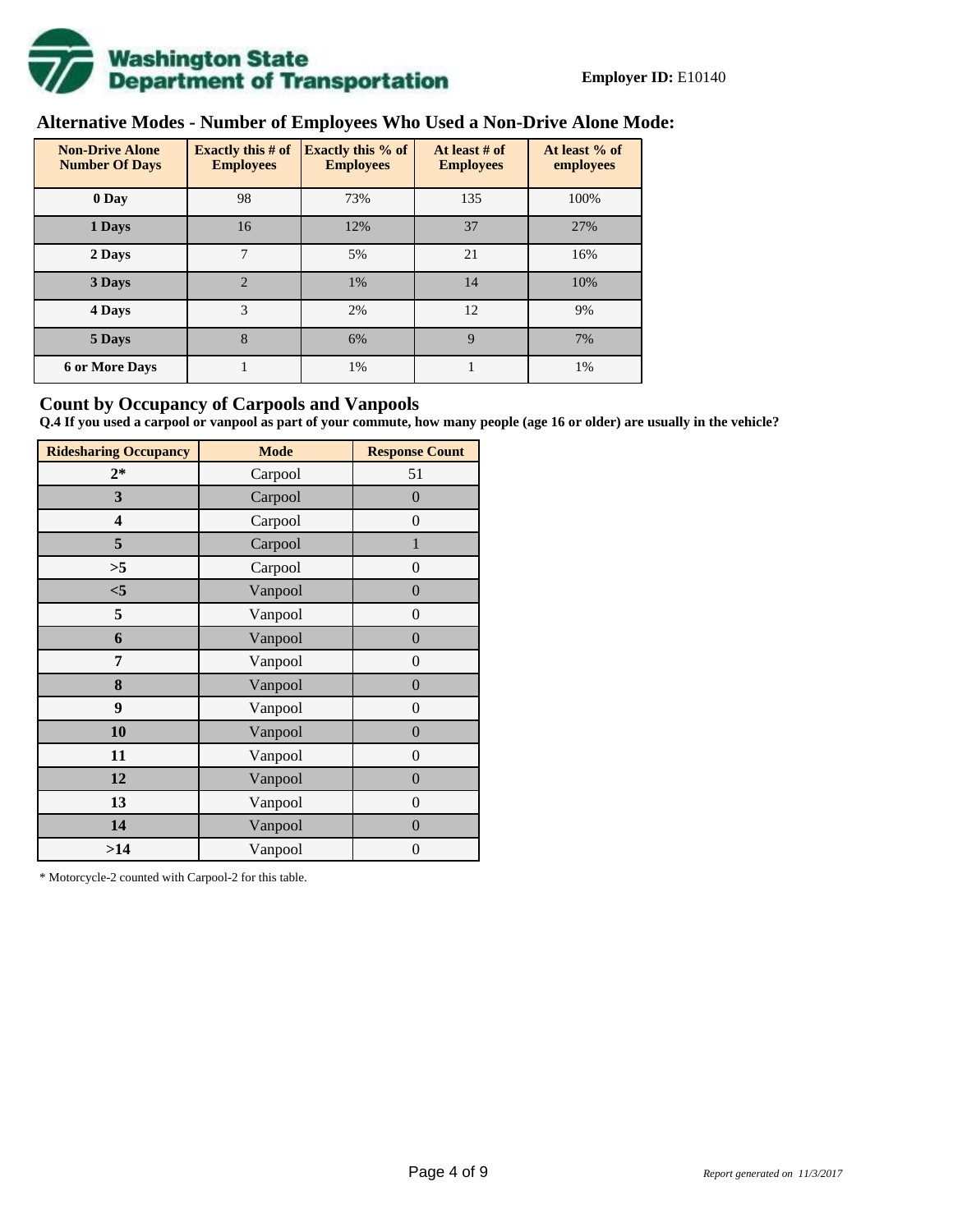

# **Reported Work Schedule - All Employees**

**Q.8 Which of the following best describes your work schedule?**

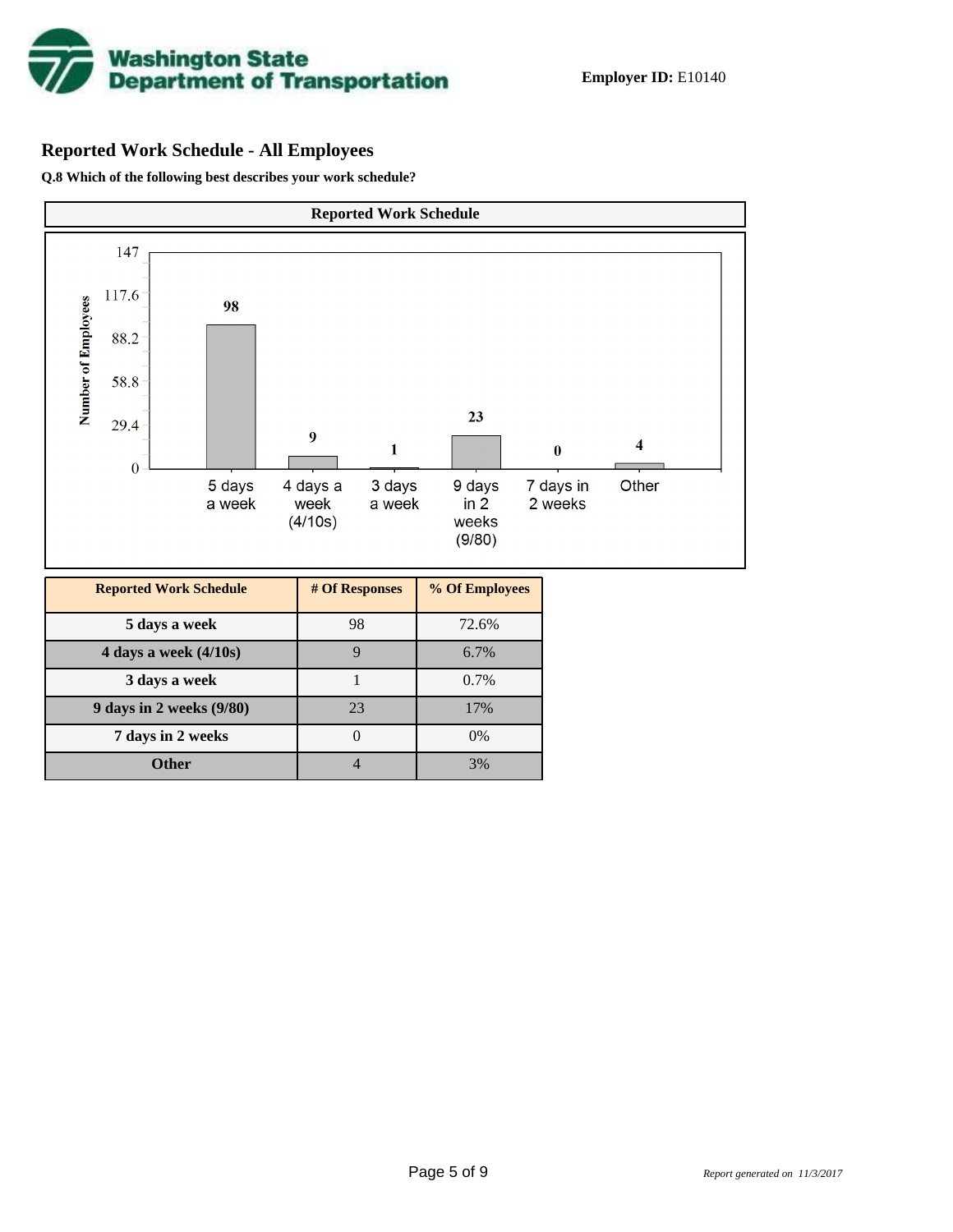

# **Parking and Telework**

**Q.9: On the most recent day that you drove alone to work, did you pay to park? (Mark "yes" if you paid that day, if you prepaid, if you are billed later, or if the cost of parking is deducted from your paycheck.)**



**Q.10: How many days do you typically telework?**

| <b>Telework Frequency</b>           | # of Responses              | % of Responses |
|-------------------------------------|-----------------------------|----------------|
| No Answer/Blank                     |                             | $0.0\%$        |
| I don't telework                    | 120                         | 88.9%          |
| Occasionally, on an as-needed basis | 9                           | 6.7%           |
| $1-2$ days/month                    | $\mathcal{D}_{\mathcal{L}}$ | 1.5%           |
| $1 \text{ day/week}$                | 3                           | 2.2%           |
| 2 days/week                         |                             | 0.0%           |
| 3 days/week                         |                             | 0.7%           |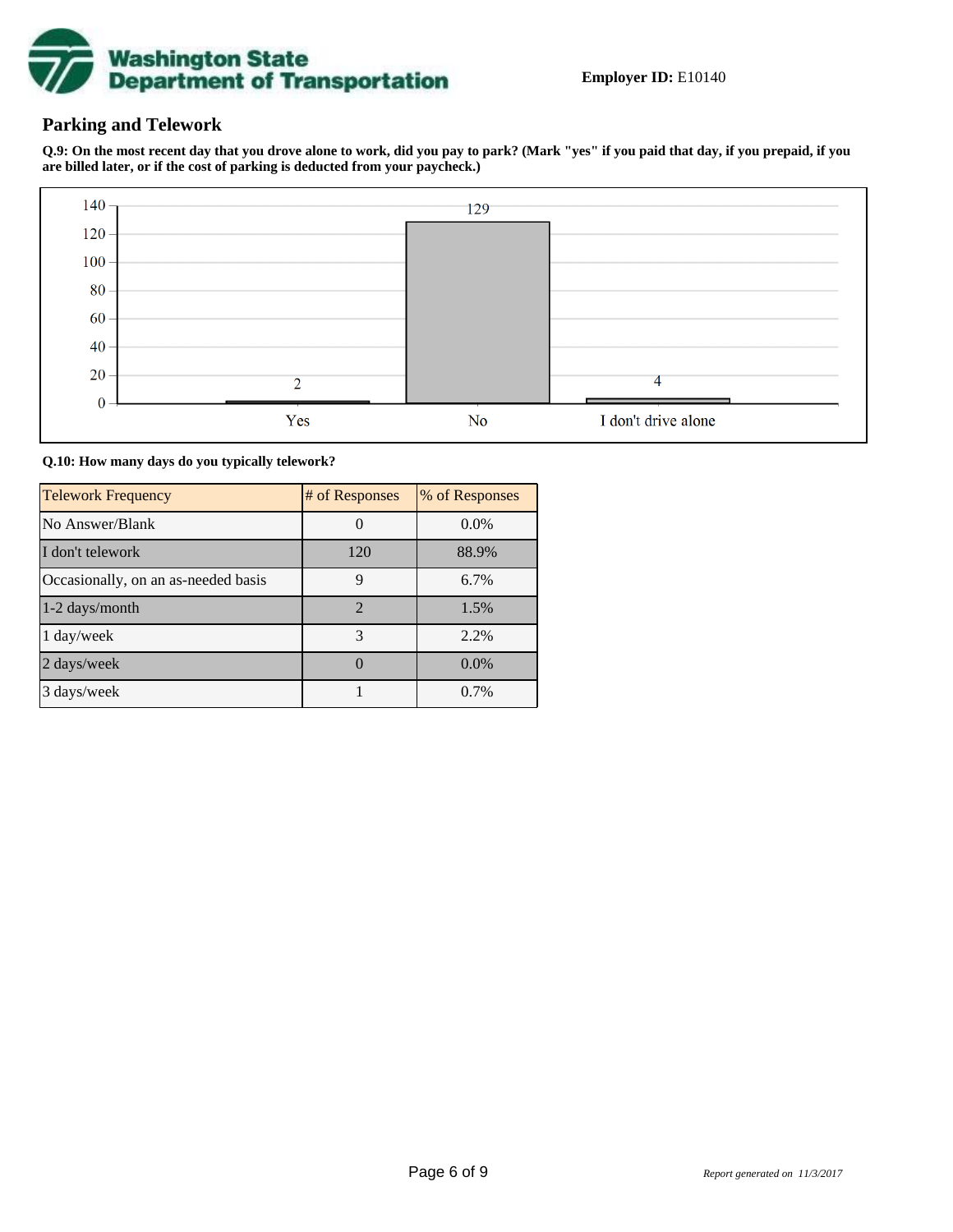

# **Reasons for driving alone to work/not driving alone to work**

**Q11. When you do not drive alone to work, what are the three most important reasons?**

| <b>Question Text</b>                                           | # of Responses | % of Responses |
|----------------------------------------------------------------|----------------|----------------|
| To save money                                                  | 40             | 21.4%          |
| Other                                                          | 31             | 16.6%          |
| Financial incentives for carpooling, bicycling or walking.     | 22             | 11.8%          |
| Cost of parking or lack of parking                             | 16             | 8.6%           |
| Personal health or well-being                                  | 15             | 8.0%           |
| Environmental and community benefits                           | 15             | 8.0%           |
| Free or subsidized bus, train, vanpool pass or fare benefit    | 14             | 7.5%           |
| Driving myself is not an option                                | 12             | 6.4%           |
| I have the option of teleworking                               | 10             | 5.3%           |
| Emergency ride home is provided                                | 6              | 3.2%           |
| To save time using the HOV lane                                | $\overline{2}$ | 1.1%           |
| I receive a financial incentive for giving up my parking space | $\mathfrak{D}$ | 1.1%           |
| Preferred/reserved carpool/vanpool parking is provided         | $\overline{2}$ | 1.1%           |

### **Q12. When you drive alone to work, what are the three most important reasons?**

| <b>Question Text</b>                                      | # of Responses | % of Responses |
|-----------------------------------------------------------|----------------|----------------|
| I like the convenience of having my car                   | 95             | 28.4%          |
| Riding the bus or train is inconvenient or takes too long | 72             | 21.6%          |
| Family care or similar obligations                        | 50             | 15.0%          |
| My commute distance is too short                          | 43             | 12.9%          |
| Other                                                     | 29             | 8.7%           |
| Bicycling or walking isn't safe                           | 19             | 5.7%           |
| My job requires me to use my car for work                 | 14             | 4.2%           |
| I need more information on alternative modes              | 11             | 3.3%           |
| There isn't any secure or covered bicycle parking         |                | 0.3%           |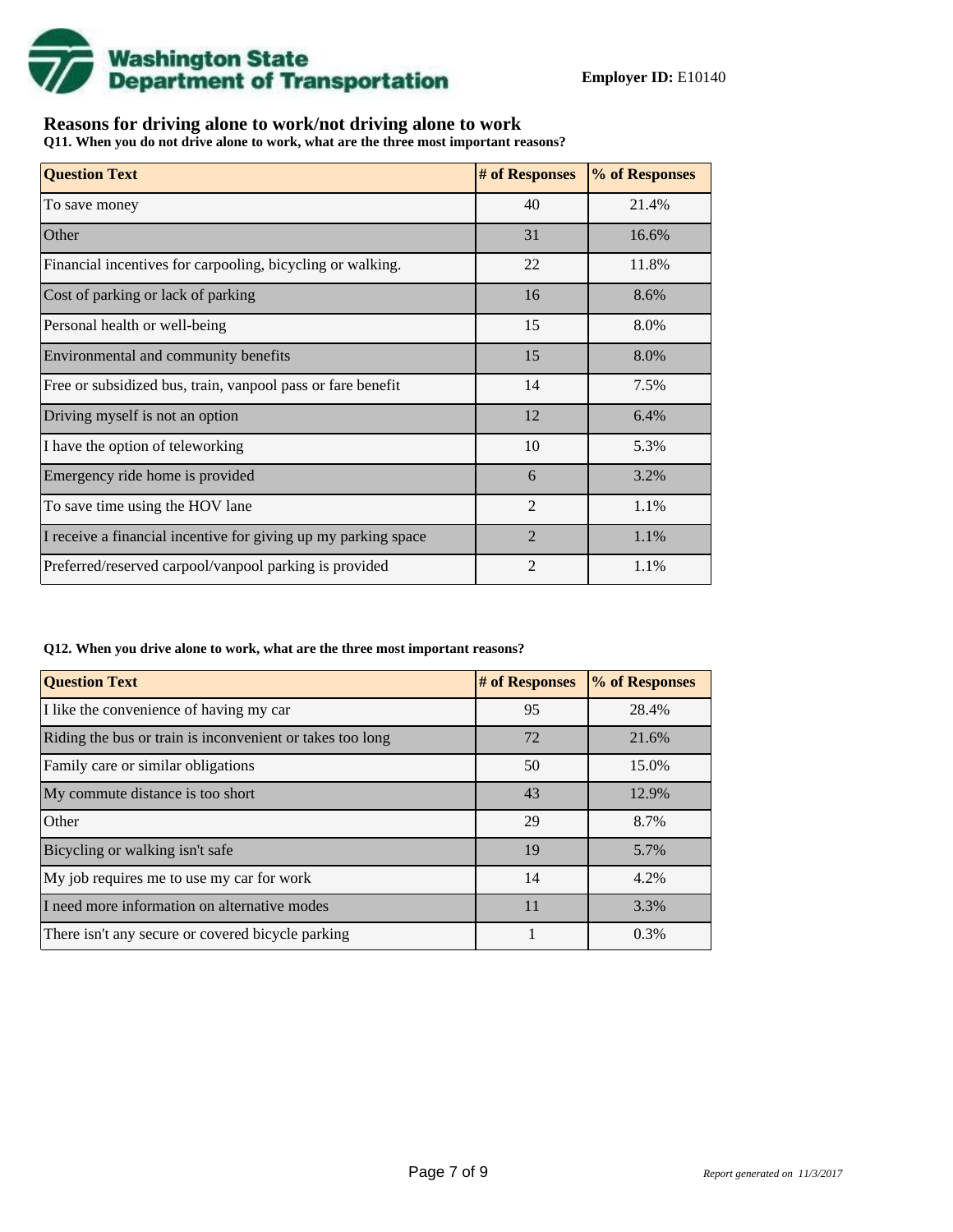

# **Commute Mode By ZipCode for All Employees**

**Q6. What is your home zip code?**

|               |                        |                     | <b>Weekly Count of Trips By Mode</b> |                  |                  |                  |                  |                  |                  |                  |                  |                  |                     |                  |                  |
|---------------|------------------------|---------------------|--------------------------------------|------------------|------------------|------------------|------------------|------------------|------------------|------------------|------------------|------------------|---------------------|------------------|------------------|
| Home Zip code | <b>Total Employees</b> | Employee Percentage | <b>Drive Alone</b>                   | Carpool          | <b>Vanpool</b>   | Motorcycle       | <b>Bus</b>       | Train            | <b>Bike</b>      | <b>Walk</b>      | Telework         | <b>CWW</b>       | Ferry (Car/Van/Bus) | Ferry (walk-on)  | <b>Other</b>     |
| 98501         | 23                     | 17.04%              | 107                                  | 5                | $\boldsymbol{0}$ | $\boldsymbol{0}$ | $\boldsymbol{0}$ | $\boldsymbol{0}$ | $\overline{0}$   | $\boldsymbol{0}$ | $\overline{2}$   | $\,1\,$          | $\mathbf{0}$        | $\boldsymbol{0}$ | $\,1\,$          |
| 98512         | 20                     | 14.81%              | 81                                   | 10               | $\boldsymbol{0}$ | $\boldsymbol{0}$ | $\boldsymbol{0}$ | $\boldsymbol{0}$ | $\boldsymbol{0}$ | $\boldsymbol{0}$ | $\boldsymbol{0}$ | $\,1$            | $\overline{2}$      | $\boldsymbol{0}$ | $\sqrt{2}$       |
| 98503         | 11                     | 8.15%               | 53                                   | $\boldsymbol{0}$ | $\boldsymbol{0}$ | $\boldsymbol{0}$ | $\boldsymbol{0}$ | $\boldsymbol{0}$ | $\boldsymbol{0}$ | $\boldsymbol{0}$ | $\boldsymbol{0}$ | $\,1$            | $\boldsymbol{0}$    | $\boldsymbol{0}$ | $\boldsymbol{0}$ |
| 98513         | 11                     | 8.15%               | 47                                   | $\boldsymbol{0}$ | $\boldsymbol{0}$ | $\overline{4}$   | $\overline{2}$   | $\boldsymbol{0}$ | $\overline{0}$   | $\boldsymbol{0}$ | $\boldsymbol{0}$ | $\mathbf{1}$     | $\boldsymbol{0}$    | $\boldsymbol{0}$ | $\boldsymbol{0}$ |
| 98502         | 10                     | 7.41%               | 36                                   | 3                | $\boldsymbol{0}$ | $\mathbf{1}$     | 4                | $\boldsymbol{0}$ | $\boldsymbol{0}$ | $\boldsymbol{0}$ | $\boldsymbol{0}$ | $\mathbf{1}$     | $\boldsymbol{0}$    | $\boldsymbol{0}$ | $\boldsymbol{0}$ |
| 98506         | 9                      | 6.67%               | 24                                   | 13               | $\boldsymbol{0}$ | $\boldsymbol{0}$ | $\boldsymbol{0}$ | $\boldsymbol{0}$ | $\boldsymbol{0}$ | $\overline{4}$   | $\boldsymbol{0}$ | $\boldsymbol{0}$ | $\boldsymbol{0}$    | $\boldsymbol{0}$ | $\,1$            |
| 98516         | $\tau$                 | 5.19%               | 29                                   | 3                | $\boldsymbol{0}$ | $\boldsymbol{0}$ | $\boldsymbol{0}$ | $\boldsymbol{0}$ | $\boldsymbol{0}$ | $\boldsymbol{0}$ | $\boldsymbol{0}$ | $\overline{4}$   | $\boldsymbol{0}$    | $\boldsymbol{0}$ | $\boldsymbol{0}$ |
| 98409         | $\overline{3}$         | 2.22%               | 14                                   | $\mathbf{1}$     | $\boldsymbol{0}$ | $\boldsymbol{0}$ | $\boldsymbol{0}$ | $\boldsymbol{0}$ | $\overline{0}$   | $\boldsymbol{0}$ | $\boldsymbol{0}$ | $\boldsymbol{0}$ | $\boldsymbol{0}$    | $\boldsymbol{0}$ | $\,1$            |
| 98541         | $\overline{3}$         | 2.22%               | 14                                   | $\boldsymbol{0}$ | $\boldsymbol{0}$ | $\boldsymbol{0}$ | $\boldsymbol{0}$ | $\boldsymbol{0}$ | $\boldsymbol{0}$ | $\boldsymbol{0}$ | $\boldsymbol{0}$ | $\boldsymbol{0}$ | $\boldsymbol{0}$    | $\boldsymbol{0}$ | $\boldsymbol{0}$ |
| 98579         | $\overline{3}$         | 2.22%               | 15                                   | $\boldsymbol{0}$ | $\boldsymbol{0}$ | $\boldsymbol{0}$ | $\boldsymbol{0}$ | $\boldsymbol{0}$ | $\overline{0}$   | $\boldsymbol{0}$ | $\boldsymbol{0}$ | $\boldsymbol{0}$ | $\boldsymbol{0}$    | $\boldsymbol{0}$ | $\boldsymbol{0}$ |
| 98584         | $\overline{3}$         | 2.22%               | 10                                   | $\boldsymbol{0}$ | $\boldsymbol{0}$ | $\boldsymbol{0}$ | 5                | $\boldsymbol{0}$ | $\boldsymbol{0}$ | $\boldsymbol{0}$ | $\boldsymbol{0}$ | $\boldsymbol{0}$ | $\boldsymbol{0}$    | $\boldsymbol{0}$ | $\boldsymbol{0}$ |
| 98589         | $\overline{3}$         | 2.22%               | 14                                   | $\boldsymbol{0}$ | $\boldsymbol{0}$ | $\boldsymbol{0}$ | $\boldsymbol{0}$ | $\boldsymbol{0}$ | $\boldsymbol{0}$ | $\boldsymbol{0}$ | $\boldsymbol{0}$ | $\boldsymbol{0}$ | $\boldsymbol{0}$    | $\boldsymbol{0}$ | $\boldsymbol{0}$ |
| 98374         | $\overline{2}$         | 1.48%               | $8\,$                                | $\boldsymbol{0}$ | $\boldsymbol{0}$ | $\boldsymbol{0}$ | $\boldsymbol{0}$ | $\boldsymbol{0}$ | $\boldsymbol{0}$ | $\boldsymbol{0}$ | $\overline{2}$   | $\boldsymbol{0}$ | $\boldsymbol{0}$    | $\boldsymbol{0}$ | $\boldsymbol{0}$ |
| 98405         | $\overline{2}$         | 1.48%               | 10                                   | $\boldsymbol{0}$ | $\boldsymbol{0}$ | $\boldsymbol{0}$ | $\boldsymbol{0}$ | $\boldsymbol{0}$ | $\overline{0}$   | $\boldsymbol{0}$ | $\boldsymbol{0}$ | $\boldsymbol{0}$ | $\boldsymbol{0}$    | $\boldsymbol{0}$ | $\boldsymbol{0}$ |
| 98444         | $\overline{2}$         | 1.48%               | 5                                    | 5                | $\boldsymbol{0}$ | $\boldsymbol{0}$ | $\boldsymbol{0}$ | $\boldsymbol{0}$ | $\boldsymbol{0}$ | $\boldsymbol{0}$ | $\boldsymbol{0}$ | $\boldsymbol{0}$ | $\boldsymbol{0}$    | $\boldsymbol{0}$ | $\boldsymbol{0}$ |
| 98466         | $\overline{c}$         | 1.48%               | 10                                   | $\boldsymbol{0}$ | $\boldsymbol{0}$ | $\boldsymbol{0}$ | $\boldsymbol{0}$ | $\boldsymbol{0}$ | $\mathbf{0}$     | $\boldsymbol{0}$ | $\boldsymbol{0}$ | $\boldsymbol{0}$ | $\boldsymbol{0}$    | $\boldsymbol{0}$ | $\boldsymbol{0}$ |
| 98563         | $\overline{2}$         | 1.48%               | 9                                    | $\mathbf{0}$     | $\boldsymbol{0}$ | $\boldsymbol{0}$ | $\boldsymbol{0}$ | $\boldsymbol{0}$ | $\boldsymbol{0}$ | $\mathbf{0}$     | $\mathbf{1}$     | $\boldsymbol{0}$ | $\boldsymbol{0}$    | $\boldsymbol{0}$ | $\boldsymbol{0}$ |
| 98597         | $\overline{2}$         | 1.48%               | 10                                   | $\overline{0}$   | $\boldsymbol{0}$ | $\boldsymbol{0}$ | $\boldsymbol{0}$ | $\boldsymbol{0}$ | $\overline{0}$   | $\boldsymbol{0}$ | $\boldsymbol{0}$ | $\boldsymbol{0}$ | $\boldsymbol{0}$    | $\boldsymbol{0}$ | $\overline{0}$   |
| 98108         | $\mathbf{1}$           | 0.74%               | 5                                    | $\boldsymbol{0}$ | $\boldsymbol{0}$ | $\boldsymbol{0}$ | $\boldsymbol{0}$ | $\boldsymbol{0}$ | $\overline{0}$   | $\boldsymbol{0}$ | $\boldsymbol{0}$ | $\boldsymbol{0}$ | $\boldsymbol{0}$    | $\boldsymbol{0}$ | $\boldsymbol{0}$ |
| 98327         | $\mathbf{1}$           | 0.74%               | 5                                    | $\boldsymbol{0}$ | $\boldsymbol{0}$ | $\boldsymbol{0}$ | $\boldsymbol{0}$ | $\boldsymbol{0}$ | $\boldsymbol{0}$ | $\boldsymbol{0}$ | $\boldsymbol{0}$ | $\boldsymbol{0}$ | $\boldsymbol{0}$    | $\boldsymbol{0}$ | $\boldsymbol{0}$ |
| 98329         | $\mathbf{1}$           | 0.74%               | 5                                    | $\boldsymbol{0}$ | $\boldsymbol{0}$ | $\boldsymbol{0}$ | $\boldsymbol{0}$ | $\boldsymbol{0}$ | $\overline{0}$   | $\boldsymbol{0}$ | $\boldsymbol{0}$ | $\boldsymbol{0}$ | $\boldsymbol{0}$    | $\boldsymbol{0}$ | $\boldsymbol{0}$ |
| 98338         | $\mathbf{1}$           | 0.74%               | $\boldsymbol{0}$                     | $\overline{4}$   | $\boldsymbol{0}$ | $\boldsymbol{0}$ | $\boldsymbol{0}$ | $\boldsymbol{0}$ | $\boldsymbol{0}$ | $\boldsymbol{0}$ | $\boldsymbol{0}$ | $\mathbf{1}$     | $\boldsymbol{0}$    | $\boldsymbol{0}$ | $\boldsymbol{0}$ |
| 98366         | $\mathbf{1}$           | 0.74%               | $\mathbf{1}$                         | $\mathfrak{Z}$   | $\boldsymbol{0}$ | $\boldsymbol{0}$ | $\boldsymbol{0}$ | $\boldsymbol{0}$ | $\overline{0}$   | $\boldsymbol{0}$ | $\boldsymbol{0}$ | $\boldsymbol{0}$ | $\boldsymbol{0}$    | $\boldsymbol{0}$ | $\boldsymbol{0}$ |
| 98371         | $\mathbf{1}$           | 0.74%               | $\overline{4}$                       | $\boldsymbol{0}$ | $\boldsymbol{0}$ | $\boldsymbol{0}$ | $\boldsymbol{0}$ | $\boldsymbol{0}$ | $\boldsymbol{0}$ | $\boldsymbol{0}$ | $\mathbf{1}$     | $\boldsymbol{0}$ | $\boldsymbol{0}$    | $\boldsymbol{0}$ | $\boldsymbol{0}$ |
| 98372         | $\mathbf{1}$           | 0.74%               | 5                                    | $\boldsymbol{0}$ | $\boldsymbol{0}$ | $\boldsymbol{0}$ | $\boldsymbol{0}$ | $\boldsymbol{0}$ | $\overline{0}$   | $\boldsymbol{0}$ | $\boldsymbol{0}$ | $\boldsymbol{0}$ | $\boldsymbol{0}$    | $\boldsymbol{0}$ | $\boldsymbol{0}$ |
| 98373         | $1\,$                  | 0.74%               | $\mathfrak{Z}$                       | $\,1$            | $\boldsymbol{0}$ | $\boldsymbol{0}$ | $\boldsymbol{0}$ | $\boldsymbol{0}$ | $\boldsymbol{0}$ | $\boldsymbol{0}$ | $\boldsymbol{0}$ | $\boldsymbol{0}$ | $\boldsymbol{0}$    | $\boldsymbol{0}$ | $\boldsymbol{0}$ |